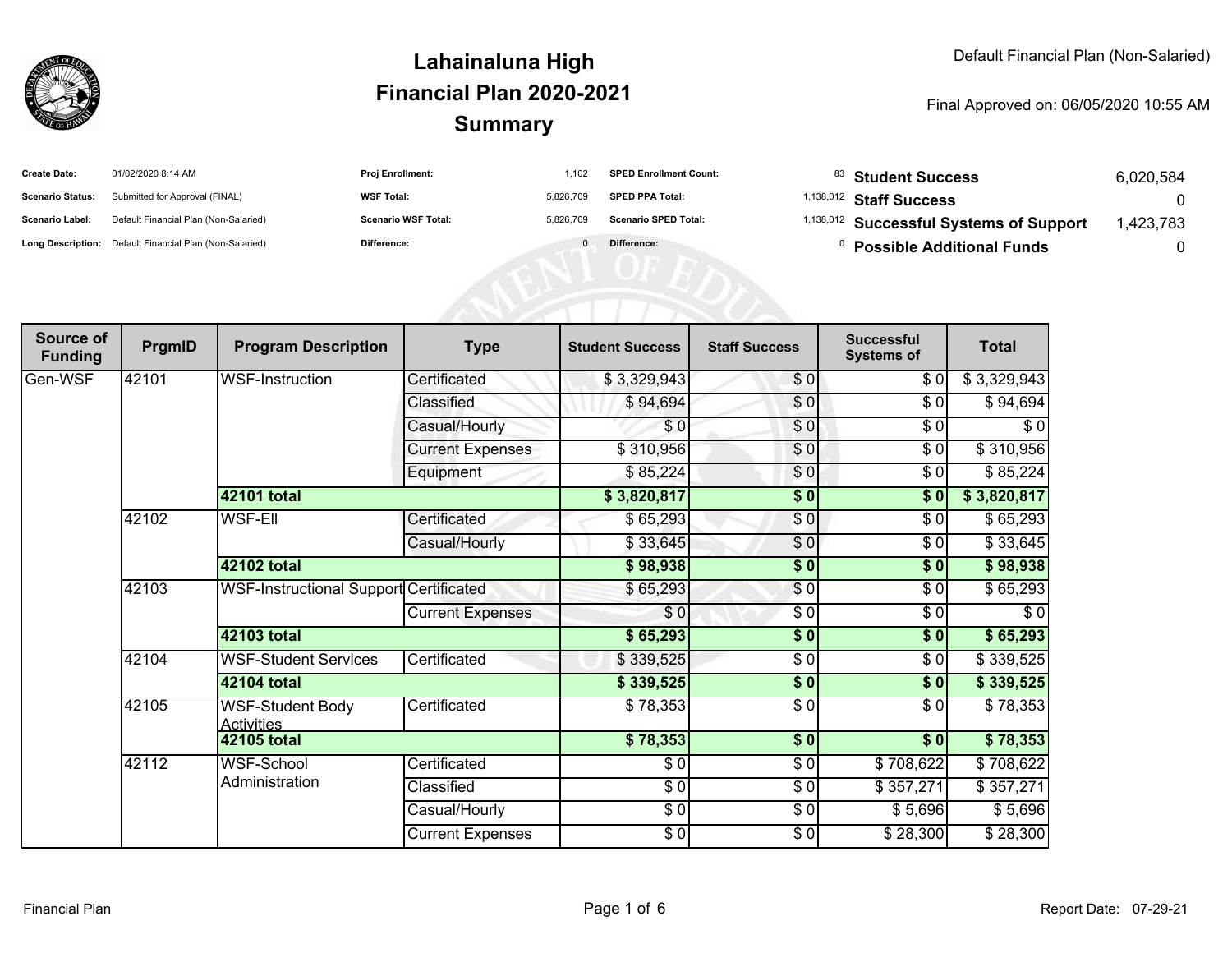

| Source of<br><b>Funding</b> | PrgmID   | <b>Program Description</b>                     | <b>Type</b>             | <b>Student Success</b>   | <b>Staff Success</b> | <b>Successful</b><br><b>Systems of</b> | <b>Total</b>     |                  |
|-----------------------------|----------|------------------------------------------------|-------------------------|--------------------------|----------------------|----------------------------------------|------------------|------------------|
| Gen-WSF                     | 42112    | <b>WSF-School</b><br>Administration            | Equipment               | $\overline{30}$          | $\overline{\$0}$     | \$2,000                                | \$2,000          |                  |
|                             |          | <b>42112 total</b>                             |                         | $\overline{\textbf{50}}$ | $\overline{\$}0$     | \$1,101,889                            | \$1,101,889      |                  |
|                             | 42113    | <b>WSF-School Facility</b><br><b>Services</b>  | Classified              | $\overline{\$}0$         | $\overline{\$0}$     | \$275,168                              | \$275,168        |                  |
|                             |          |                                                | Casual/Hourly           | \$0                      | $\overline{\$0}$     | \$12,726                               | \$12,726         |                  |
|                             |          |                                                | <b>Current Expenses</b> | $\overline{S}0$          | $\overline{\$0}$     | \$32,000                               | \$32,000         |                  |
|                             |          |                                                | Equipment               | \$0                      | \$0                  | \$2,000                                | \$2,000          |                  |
|                             |          | 42113 total                                    |                         | $\overline{\$0}$         | $\sqrt{6}$           | \$321,894                              | \$321,894        |                  |
|                             | Gen-WSF  |                                                |                         | \$4,402,926              | $\overline{\$0}$     | \$1,423,783                            | \$5,826,709      |                  |
| Gen-SPED                    | 17101    | SPED Ppa - Instruction                         | Certificated            | \$1,044,688              | $\sqrt{0}$           | \$0                                    | \$1,044,688      |                  |
|                             |          |                                                | Classified              | \$86,085                 | $\overline{\$0}$     | $\overline{\$0}$                       | \$86,085         |                  |
|                             |          |                                                | <b>Current Expenses</b> | \$7,239                  | \$0                  | \$0                                    | \$7,239          |                  |
|                             |          | <b>17101 total</b>                             |                         | \$1,138,012              | $\overline{\$0}$     | s <sub>0</sub>                         | \$1,138,012      |                  |
|                             | 17131    | <b>Special Education in</b><br>Regular Schools | Certificated            | \$0                      | $\overline{\$0}$     | $\overline{\$0}$                       | $\overline{\$0}$ |                  |
|                             |          |                                                | Classified              | \$0                      | $\sqrt{6}$           | $\overline{30}$                        | $\overline{\$0}$ |                  |
|                             |          | <b>17131 total</b>                             |                         | $\overline{\$0}$         | $\overline{\$0}$     | s <sub>0</sub>                         | $\overline{\$0}$ |                  |
|                             | Gen-SPED |                                                |                         | \$1,138,012              | $\sqrt{6}$           | $\overline{\$0}$                       | \$1,138,012      |                  |
| Gen-Categ                   | 15849    | Gen Fund Voc & Applied                         | Certificated            | \$130,586                | $\overline{\$0}$     | $\overline{\$0}$                       | \$130,586        |                  |
|                             |          | Technology                                     |                         | Casual/Hourly            | \$0                  | $\overline{\$0}$                       | $\overline{\$0}$ | $\overline{\$0}$ |
|                             |          |                                                | <b>Current Expenses</b> | \$0                      | $\overline{\$0}$     | $\overline{\$0}$                       | $\overline{\$0}$ |                  |
|                             |          |                                                | Equipment               | \$0                      | $\overline{\$0}$     | $\overline{\$0}$                       | $\overline{\$0}$ |                  |
|                             |          | <b>15849 total</b>                             |                         | \$130,586                | $\overline{\$0}$     | s <sub>0</sub>                         | \$130,586        |                  |
|                             | 16732    | Hawaiian Immersion                             | Certificated            | \$130,586                | $\overline{\$0}$     | $\overline{\$0}$                       | \$130,586        |                  |
|                             |          | Program                                        | Casual/Hourly           | $\overline{\$0}$         | $\overline{\$0}$     | $\overline{\$0}$                       | $\overline{\$0}$ |                  |
|                             |          | <b>16732 total</b>                             |                         | \$130,586                | $\overline{\$0}$     | $\overline{\$0}$                       | \$130,586        |                  |
|                             | 16770    | Learning Centers                               | Certificated            | \$32,647                 | $\overline{\$0}$     | $\overline{\$0}$                       | \$32,647         |                  |
|                             |          |                                                | Casual/Hourly           | $\overline{\$0}$         | $\overline{\$0}$     | $\overline{\$0}$                       | $\overline{\$0}$ |                  |
|                             |          |                                                | <b>Current Expenses</b> | $\frac{1}{6}$            | $\overline{\$0}$     | $\overline{\$0}$                       | $\overline{60}$  |                  |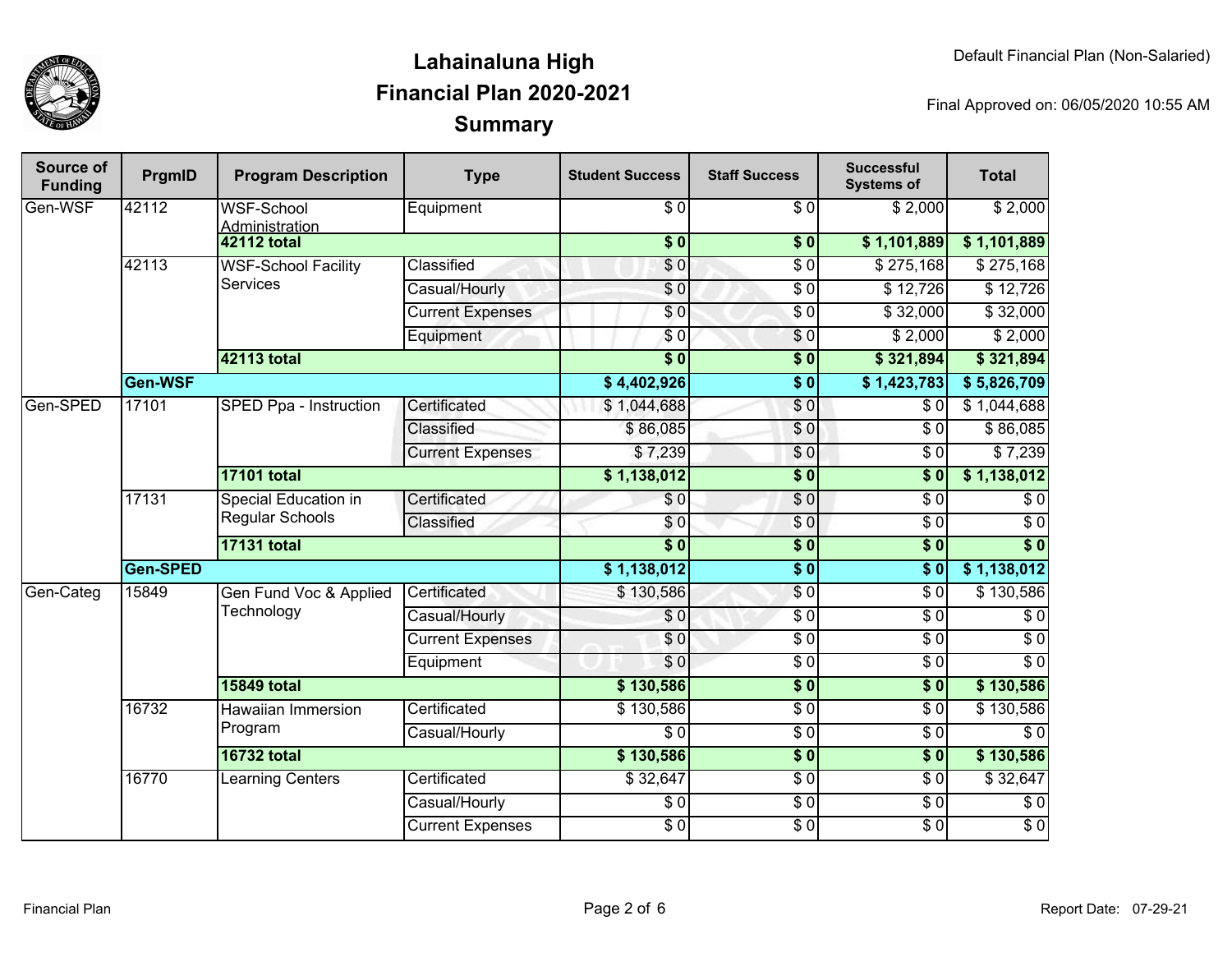

| <b>Source of</b><br><b>Funding</b> | PrgmID           | <b>Program Description</b>                      | <b>Type</b>             | <b>Student Success</b>    | <b>Staff Success</b>        | <b>Successful</b><br><b>Systems of</b> | <b>Total</b>     |
|------------------------------------|------------------|-------------------------------------------------|-------------------------|---------------------------|-----------------------------|----------------------------------------|------------------|
| Gen-Categ                          | 16770            | <b>Learning Centers</b>                         | Equipment               | $\overline{\$0}$          | $\overline{\$0}$            | \$0                                    | $\overline{60}$  |
|                                    |                  | <b>16770 total</b>                              |                         | \$32,647                  | $\overline{\$0}$            | $\overline{\$0}$                       | \$32,647         |
|                                    | 16807            | <b>Hawaiian Studies</b>                         | Casual/Hourly           | \$0                       | $\overline{50}$             | $\overline{\$0}$                       | $\sqrt{6}$       |
|                                    |                  | <b>16807 total</b>                              |                         | $\overline{\$0}$          | $\overline{\$0}$            | $\overline{\$0}$                       | $\overline{\$0}$ |
|                                    | 16817            | Early College                                   | <b>Current Expenses</b> | $\overline{\$0}$          | $\overline{S}$ <sub>0</sub> | $\overline{\$0}$                       | $\overline{60}$  |
|                                    |                  | <b>16817 total</b>                              |                         | $\overline{\textbf{S}^0}$ | $\overline{\$0}$            | $\overline{\$0}$                       | $\sqrt{50}$      |
|                                    | 17229            | Voc Rehab - Work Study<br><b>Contract W/DHS</b> | <b>Current Expenses</b> | $\sqrt{6}$                | $\overline{S}0$             | $\overline{\$0}$                       | $\overline{\$0}$ |
|                                    |                  | <b>17229 total</b>                              |                         | s <sub>0</sub>            | $\overline{\textbf{S}^0}$   | $\overline{\$0}$                       | $\overline{\$0}$ |
|                                    | 18864            | <b>Alternative Programs</b>                     | Certificated            | \$65,293                  | $\overline{\$0}$            | $\overline{\$0}$                       | \$65,293         |
|                                    |                  |                                                 | <b>Current Expenses</b> | \$0                       | \$0                         | $\overline{\$0}$                       | $\overline{\$0}$ |
|                                    |                  | <b>18864 total</b>                              |                         | \$65,293                  | $\overline{\textbf{S}^0}$   | $\overline{\textbf{S}^0}$              | \$65,293         |
|                                    | 27000            | Athletics-Transportation                        | <b>Current Expenses</b> | \$0                       | $\overline{\$0}$            | $\overline{\$0}$                       | $\overline{\$0}$ |
|                                    |                  | <b>27000 total</b>                              |                         | $\frac{1}{6}$             | $\overline{\$0}$            | $\sqrt{6}$                             | $\overline{\$0}$ |
|                                    | 27100            | Athletics-Salary                                | Casual/Hourly           | \$0                       | \$0                         | $\overline{\$0}$                       | $\overline{\$0}$ |
|                                    |                  | <b>27100 total</b>                              |                         | $\frac{1}{6}$             | $\overline{\$0}$            | $\overline{\$0}$                       | $\sqrt{6}$       |
|                                    | 27300            | <b>Athletics-Gender Equity</b>                  | Casual/Hourly           | $\sqrt{6}$                | $\sqrt{6}$                  | $\overline{$}0$                        | $\overline{\$0}$ |
|                                    |                  |                                                 | <b>Current Expenses</b> | \$0                       | $\overline{\$0}$            | $\overline{\$0}$                       | $\overline{\$0}$ |
|                                    |                  |                                                 | Equipment               | $\overline{\$0}$          | $\overline{\$0}$            | $\overline{\$0}$                       | $\overline{\$0}$ |
|                                    |                  | <b>27300 total</b>                              |                         | $\overline{\$0}$          | \$0                         | $\sqrt{6}$                             | $\sqrt{6}$       |
|                                    | 27400            | Athletics-Supplies & Equip Current Expenses     |                         | \$0                       | \$0                         | $\overline{\$0}$                       | $\overline{\$0}$ |
|                                    |                  |                                                 | Equipment               | $\overline{\$0}$          | $\overline{\$0}$            | $\overline{\$0}$                       | $\overline{\$0}$ |
|                                    |                  | <b>27400 total</b>                              |                         | $\frac{1}{6}$             | $\overline{\$0}$            | $\sqrt{6}$                             | $\overline{\$0}$ |
|                                    | 27480            | <b>Athletic Trainers</b>                        | Classified              | \$120,534                 | $\overline{\$0}$            | $\overline{\$0}$                       | \$120,534        |
|                                    |                  |                                                 | <b>Current Expenses</b> | $\overline{\$0}$          | $\overline{\$0}$            | $\overline{\$0}$                       | $\overline{\$0}$ |
|                                    |                  | <b>27480 total</b>                              |                         | \$120,534                 | $\overline{\$0}$            | $\overline{\$0}$                       | \$120,534        |
|                                    | <b>Gen-Categ</b> |                                                 |                         | \$479,646                 | $\overline{\$0}$            | $\overline{\textbf{50}}$               | \$479,646        |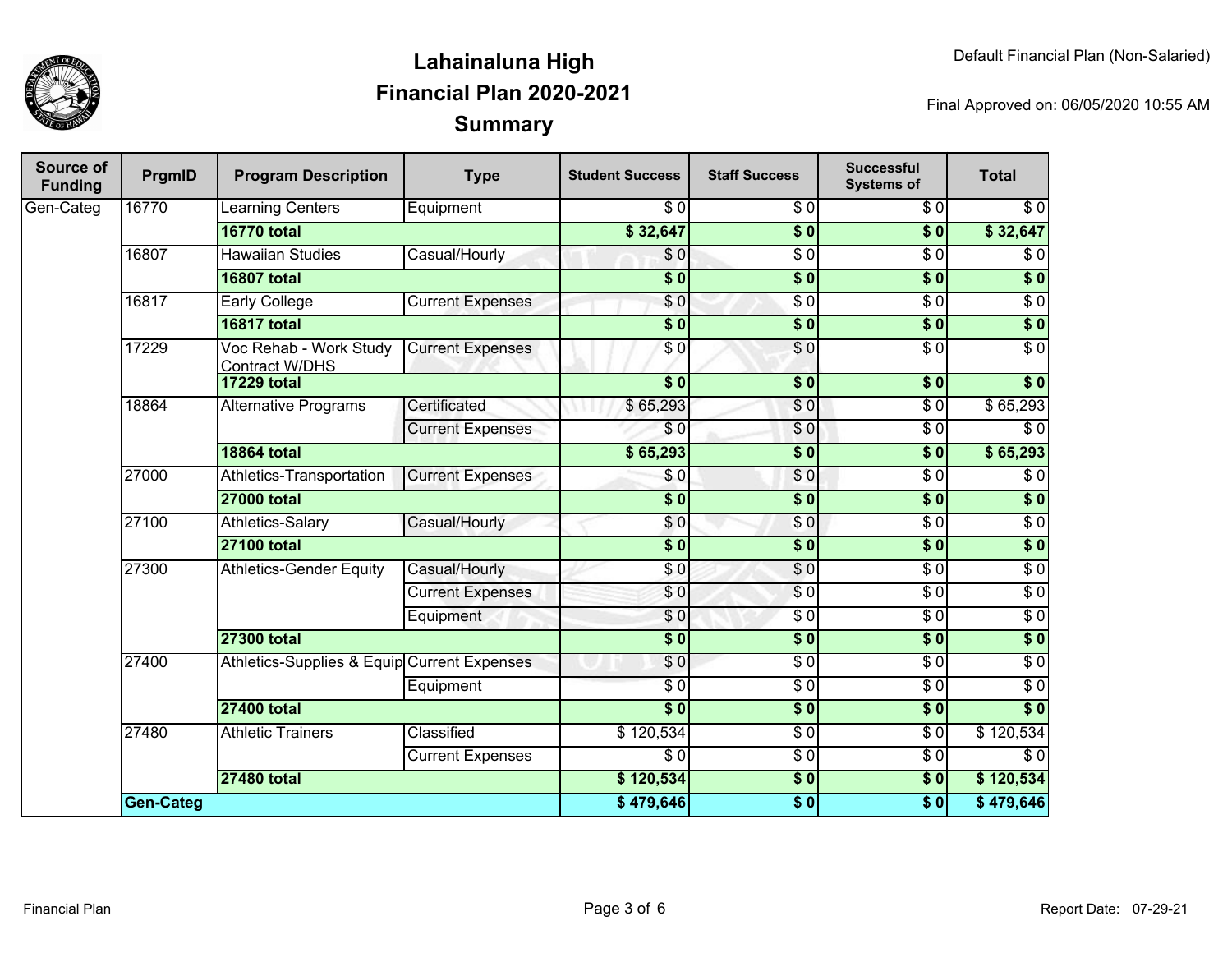

| Source of<br><b>Funding</b> | PrgmID           | <b>Program Description</b>                       | <b>Type</b>                  | <b>Student Success</b>   | <b>Staff Success</b>     | <b>Successful</b><br><b>Systems of</b> | <b>Total</b>     |                  |
|-----------------------------|------------------|--------------------------------------------------|------------------------------|--------------------------|--------------------------|----------------------------------------|------------------|------------------|
| Federal                     | 18085            | Essa Title III Language                          | Casual/Hourly                | \$0                      | \$0                      | \$0                                    | \$0              |                  |
|                             |                  | Instruction                                      | <b>Current Expenses</b>      | $\overline{S}0$          | $\overline{\$0}$         | $\overline{\$0}$                       | $\overline{\$0}$ |                  |
|                             |                  | <b>18085 total</b>                               |                              | $\overline{\$0}$         | $\overline{\$0}$         | $\overline{\$0}$                       | $\overline{\$0}$ |                  |
|                             | 19978            | <b>Impact Aid-WSF</b>                            | <b>Current Expenses</b>      | \$0                      | $\overline{50}$          | $\overline{\$0}$                       | $\overline{\$0}$ |                  |
|                             |                  | <b>19978 total</b>                               |                              | $\overline{\$0}$         | $\overline{\$0}$         | $\overline{\$0}$                       | $\overline{\$0}$ |                  |
|                             | 19979            | Impact Aid-Support to                            | <b>Current Expenses</b>      | \$0                      | $\overline{50}$          | $\overline{\$0}$                       | $\overline{\$0}$ |                  |
|                             |                  | <b>Schools</b>                                   | Equipment                    | $\overline{S}0$          | $\sqrt{0}$               | $\overline{\$0}$                       | $\overline{60}$  |                  |
|                             |                  | <b>19979 total</b>                               |                              | $\overline{\$0}$         | $\overline{\$0}$         | $\overline{\$0}$                       | $\overline{\$0}$ |                  |
|                             | 20657            | <b>Essa Title IIa Targeted</b>                   | Casual/Hourly                | \$0                      | \$0                      | $\overline{\$0}$                       | $\overline{50}$  |                  |
|                             |                  | Prof Dev                                         | <b>Current Expenses</b>      | \$0                      | $\sqrt{0}$               | $\overline{50}$                        | $\overline{30}$  |                  |
|                             |                  | <b>20657 total</b>                               |                              | $\overline{\$0}$         | $\overline{\$0}$         | $\overline{\$0}$                       | $\overline{\$0}$ |                  |
|                             | 20698            | <b>Essa Title Ila Support</b><br>New Tchr & Prin | Casual/Hourly                | \$0                      | $\overline{\$0}$         | $\overline{\$0}$                       | $\overline{S}0$  |                  |
|                             |                  | <b>20698 total</b>                               |                              | $\overline{\textbf{50}}$ | $\sqrt{6}$               | $\overline{\$0}$                       | \$0              |                  |
|                             | 35913            | Sch Prgm Food Services                           | Classified                   | \$0                      | $\overline{\$0}$         | $\overline{\$0}$                       | $\overline{\$0}$ |                  |
|                             |                  |                                                  | Casual/Hourly                | $\sqrt{6}$               | $\overline{\$0}$         | $\overline{\$0}$                       | $\overline{30}$  |                  |
|                             |                  | 35913 total                                      | $\overline{\$0}$             | $\overline{\$0}$         | $\overline{\$}0$         | $\overline{\$0}$                       |                  |                  |
|                             | Federal          |                                                  |                              | s <sub>0</sub>           | $\overline{\bullet}$ 0   | $\overline{\$0}$                       | $\overline{\$0}$ |                  |
| Gen-Cent                    | 25760            | <b>Title IX Training</b>                         | <b>Current Expenses</b>      | $\overline{\$0}$         | $\overline{\$0}$         | $\overline{\$0}$                       | $\overline{\$0}$ |                  |
|                             |                  | <b>25760 total</b>                               |                              | $\overline{\$0}$         | $\overline{\$0}$         | $\overline{\$0}$                       | $\overline{\$0}$ |                  |
|                             | 35163            |                                                  | <b>Food Services-General</b> | Classified               | \$0                      | $\overline{\$0}$                       | $\overline{\$0}$ | $\overline{\$0}$ |
|                             |                  | Fund                                             | Casual/Hourly                | $\overline{\$0}$         | $\overline{\$0}$         | $\overline{\$0}$                       | $\overline{\$0}$ |                  |
|                             |                  | 35163 total                                      |                              | $\overline{\textbf{50}}$ | $\overline{\$0}$         | $\overline{\$0}$                       | $\overline{\$0}$ |                  |
|                             | 37721            | <b>Athletic Travel</b>                           | <b>Current Expenses</b>      | $\overline{\$0}$         | $\overline{\$0}$         | $\overline{\$0}$                       | $\overline{\$0}$ |                  |
|                             |                  | 37721 total                                      |                              | \$0                      | $\overline{\textbf{50}}$ | $\overline{\$}0$                       | $\overline{\$0}$ |                  |
|                             | <b>Gen-Cent</b>  |                                                  |                              | $\overline{\bullet}$     | $\overline{\bullet}$ 0   | $\overline{\$0}$                       | $\overline{\$0}$ |                  |
| Special                     | 15109            | Reimb for Lost Curricular                        | <b>Current Expenses</b>      | $\overline{\$0}$         | $\overline{\$0}$         | $\overline{\$0}$                       | $\overline{\$0}$ |                  |
|                             | <b>Materials</b> |                                                  | Equipment                    | $\overline{\$0}$         | $\overline{\$0}$         | $\overline{\$0}$                       | $\overline{\$0}$ |                  |
|                             |                  | <b>15109 total</b>                               |                              | $\overline{\$0}$         | $\overline{\$0}$         | $\overline{\$0}$                       | $\overline{\$0}$ |                  |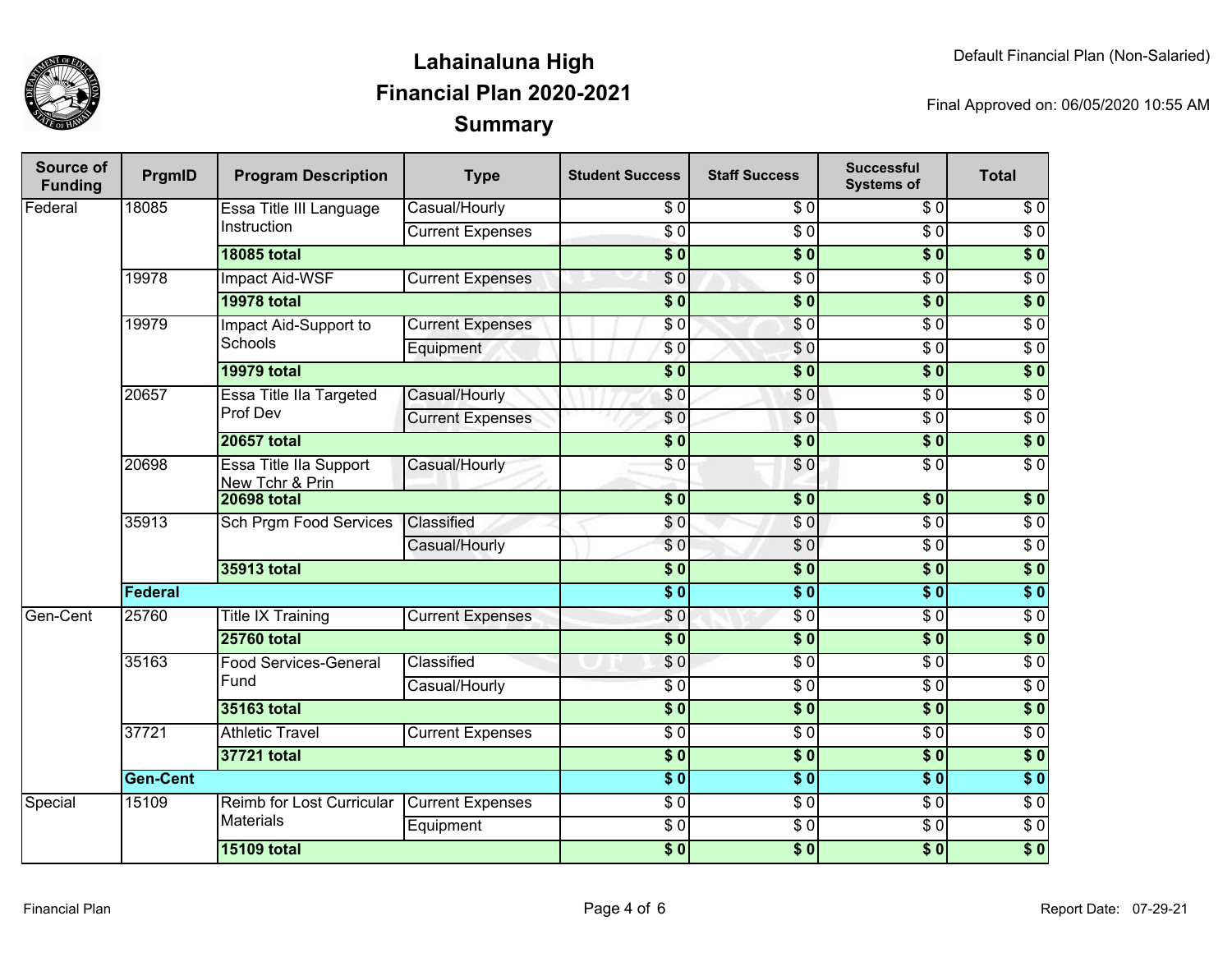

| Source of<br><b>Funding</b> | PrgmID         | <b>Program Description</b>                       | <b>Type</b>             | <b>Student Success</b> | <b>Staff Success</b>   | <b>Successful</b><br><b>Systems of</b> | <b>Total</b>     |
|-----------------------------|----------------|--------------------------------------------------|-------------------------|------------------------|------------------------|----------------------------------------|------------------|
| Special                     | 15754          | Voc Ed-Program<br>Improvement FY19               | Casual/Hourly           | \$0                    | \$0                    | \$0                                    | \$0              |
|                             |                |                                                  | <b>Current Expenses</b> | \$0                    | \$0                    | \$0                                    | $\sqrt{6}$       |
|                             |                |                                                  | Equipment               | \$0                    | \$0                    | $\overline{\$0}$                       | $\overline{30}$  |
|                             |                | <b>15754 total</b>                               |                         | \$0                    | \$0                    | \$0                                    | $\overline{\$0}$ |
|                             | 35304          | <b>Food Services-Special</b><br>Fund             | <b>Current Expenses</b> | \$0                    | \$0                    | \$0                                    | $\sqrt{6}$       |
|                             |                | 35304 total                                      |                         | \$0                    | \$0                    | s <sub>0</sub>                         | \$0              |
|                             | <b>Special</b> |                                                  |                         | \$0                    | \$0                    | \$0                                    | $\sqrt{6}$       |
| Trust                       | 16105          | Donations - School                               | <b>Current Expenses</b> | \$0                    | \$0                    | \$0                                    | $\overline{\$0}$ |
|                             |                | <b>16105 total</b>                               |                         | $\overline{\$0}$       | \$0                    | \$0                                    | \$0              |
|                             | 16600          | Saf Clearing Account                             | <b>Current Expenses</b> | \$0                    | \$0                    | $\overline{\$0}$                       | $\overline{\$0}$ |
|                             |                | <b>16600 total</b>                               |                         | \$0                    | \$0                    | \$0                                    | $\sqrt{6}$       |
|                             | 16793          | After-School Activities -<br><b>School Level</b> | Casual/Hourly           | \$0                    | \$0                    | \$0                                    | $\overline{\$0}$ |
|                             |                | <b>16793 total</b>                               |                         | $\sqrt{6}$             | $\overline{\bullet}$ 0 | $\overline{\$0}$                       | \$0              |
|                             | 27200          | <b>Athletics</b>                                 | <b>Current Expenses</b> | \$0                    | \$0                    | $\sqrt{6}$                             | $\sqrt{6}$       |
|                             |                | <b>27200 total</b>                               |                         | $\overline{\$0}$       | $\frac{1}{2}$          | \$0                                    | $\sqrt{6}$       |
|                             | <b>Trust</b>   |                                                  |                         | $\sqrt{6}$             | $\frac{1}{2}$          | $\sqrt{6}$                             | $\sqrt{6}$       |
| <b>Grand Total</b>          |                |                                                  |                         | \$6,020,584            | \$0                    | \$1,423,783                            | \$7,444,367      |